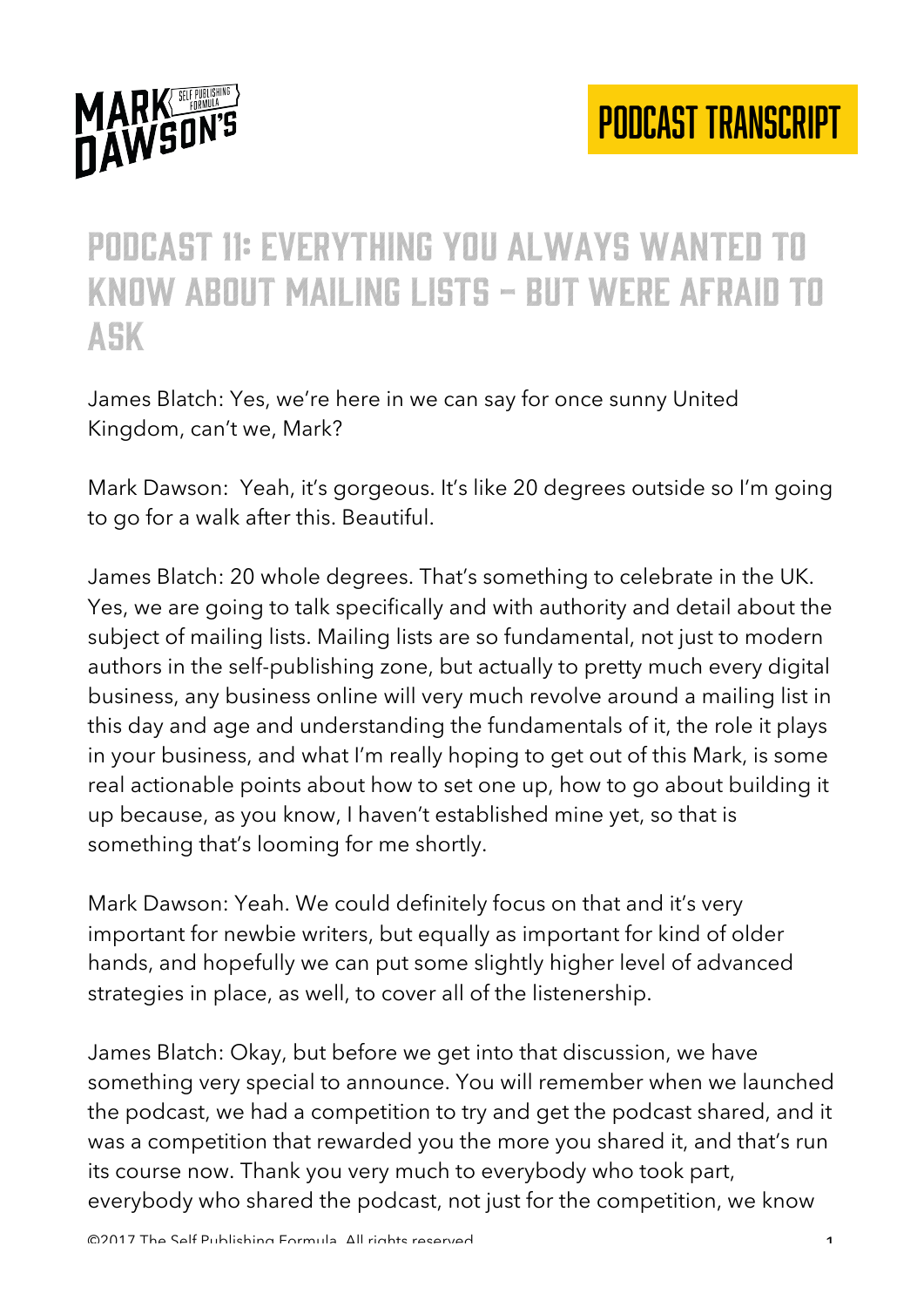

it's getting lots of shares and some chat online. That's brilliant. It's very heartening for us. There is a winner from that competition and, Mark Dawson, would you like to announce the winner?

Mark Dawson: Yes. The winner is Jules Dixon, who I think writes saucy romances.

James Blatch: Saucy romances is a pretty good genre to be writing in. Jules, you have access to Mark Dawson's Facebook Ads for Authors, which is his detailed premium course, highly acclaimed course, lots of testimony on how brilliant it's been for authors. In addition to the main course, which is worth about \$700 by itself, you get a modular on Twitter advertising, we've got YouTube advertising coming up, and there will be lots of bonuses, as well. Jules, all that for free. I will be e-mailing you in the next day or two, probably even before you've listened to this podcast, to … Actually, I'll tell you what I'll do. I'm going to hold off e-mailing for a week because it'll be a surprise for Jules to listen to the podcast and hear it announced, rather than get an e-mail from me. I'm going to do that, and then we will sort you out with access to the course.

Well that was exciting having a competition. We should do another competition at some point, Mark, and we'll think of another great giveaway.

Mark Dawson: We'll wrack our brains. I'm sure we can come up with something.

James Blatch: Yeah, okay. We're going to talk about the meat in our subjects, so no interview this week. This is going to be a detailed discussion on an area of value and actionable insights for self-publishing authors. As I said, it's the mailing list. We've given a bit of an introduction to the mailing list, but let's get into a little bit more detail about the role they play in the life, the marketing life of an author. Mark, and I think we've said this before, we mention it quite a lot because it's quite an important part of your process, you regretted not having a mailing list set up earlier for the very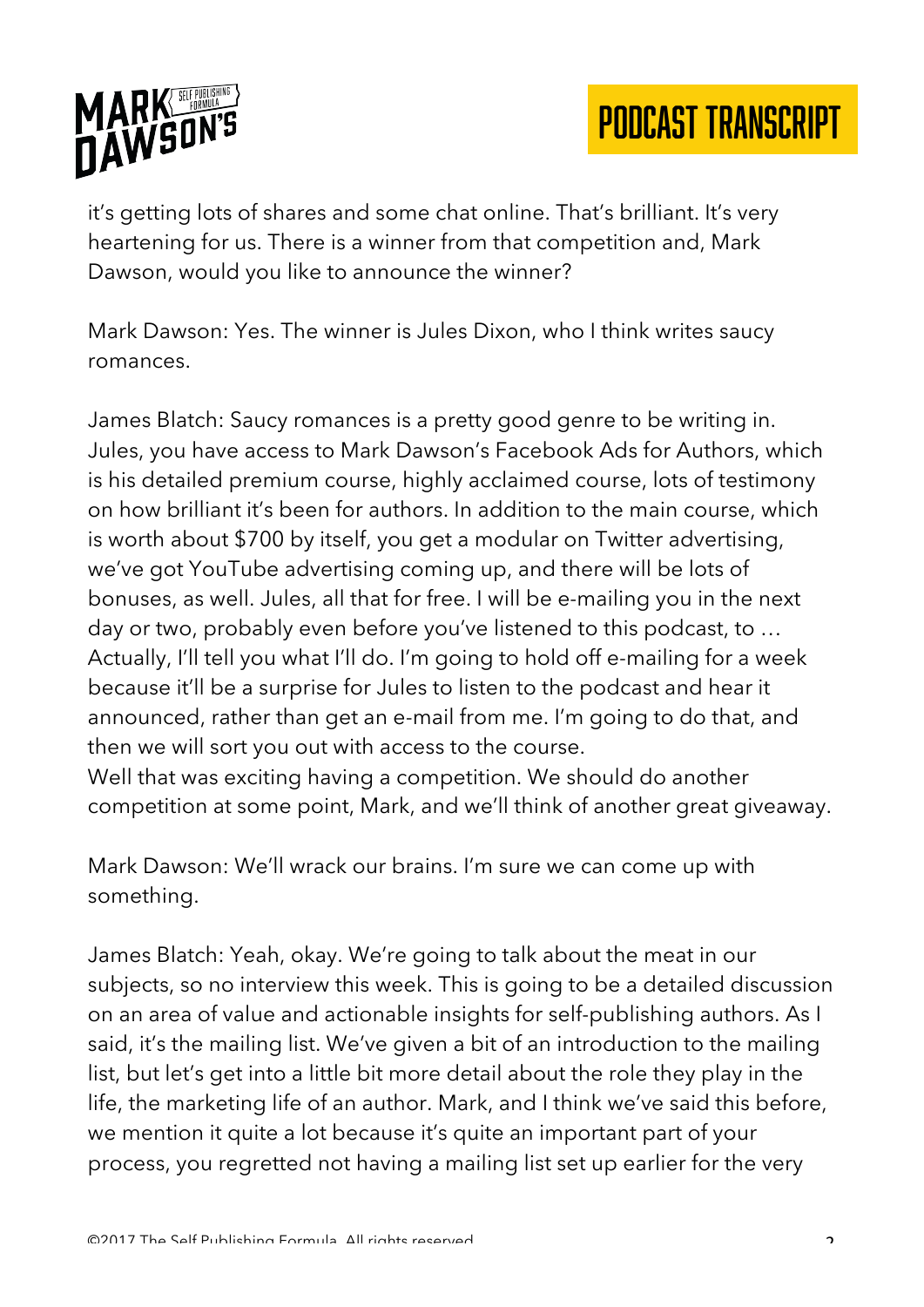

obvious reason that you are selling books to people, and that was it, that was the end of your relationship with them.

Mark Dawson: Yeah. I was a bit late to the party. We've gone through this story a few times so I won't go into full detail again, but I had a few free ones back in the day when I was getting tens of thousands of free downloads off the back of ads with people like Freebooksy, and I only had one or maybe two books out then and once people had bought the books and read them all, downloaded them and read them, they didn't have anywhere else to go. There was no second book to buy if they liked the first one, and there was no way for them to get in contact with me to give me their e-mail address, so I could then communicate with them down the line and tell them when I had something else to put out. It was definitely a bit of a false start and I probably retarded my career by six months or so by just not doing it properly.

James Blatch: Okay, so you do have one now. You got one set up in those early days, and what difference has it made to your selling career?

Mark Dawson: Fundamental, absolutely fundamental. It's the most important thing, my most valuable asset in my business is my mailing list. Actually, we should probably open it out a little bit and say that we've got a mailing list for self-publishing formula, as well, so it's, as you said earlier, it's essential for any kind of digital business these day, be that selling books or selling courses. Yeah, when I started for the books, when I tracked when I was doing some slides for some webinars that I was doing last year, and you could track fairly accurately, you could see the growth in my mailing list corresponding with growth of sales and income. It's not coincidental that they're definitely linked. Lots of different ways that we'll get into as we dig in.

James Blatch: There are a few experts who are very eloquent about talking about mailing list and the power of them, Pat Flynn we've had on this podcast in the past and he's certainly a good place to go to. As always, with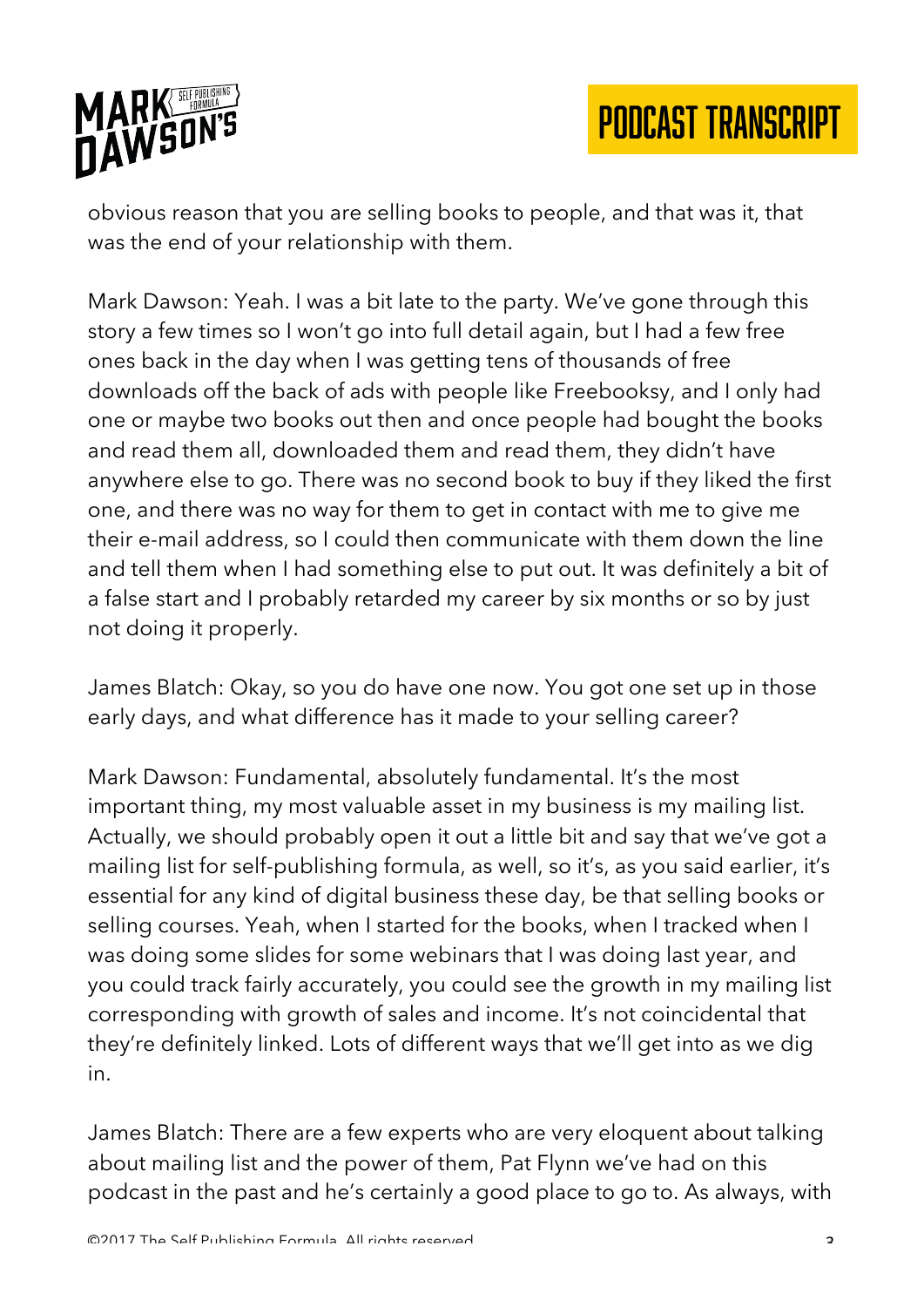



SPF, ours is very focused on self-publishing authors, and so we're going to really get to how you should be operating a mailing list or list our advice on that area ourselves.

You talked about owning your audience, you talked about the difference and impact that it's made on the way that you've operated. Let me just ask you a question about e-mailing because there are so many different forms of communication now and I've noticed, I'm involved a few organizations where I live, and I've noticed that the younger people seem to like things like WhatsApp and text, and I'm hearing the e-mail is not as preferred as it used to be, but do you think it is still something that is a good way of communicating?

Mark Dawson: Yeah, I think all of that kind of talk is overblown, to be honest. I think it's still the most … I'm absolutely sure it's the most effective way to connect with potential customers and still, and e-mail address is something that's still fairly jealously guarded. It's not something that people give out willy nilly these days. There's a reason for that. It's imbued with a particular kind of weightiness rather than the transience of what's a WhatsApp message, something along those lines.

People do not give away those e-mail addresses easily because it is very personal, it's something that's coming to, say, onto their phone directly onto their PC. It's something that tends to attract attention. All the data that I've seen and all the data in the test that I've run indicates that e-mail is still much more effective than, say, Facebook, Twitter, all of the social media communication channels that are available to us now. E-mail still beats all of them.

James Blatch: They can be quite rich in content, so you can have a very nicely laid out e-mail, and we're talking in more detail shortly about the various platforms you can use to do that. A well laid out e-mail and you do good ones, I think. I think we do as SPF, as well. They do look good and they give a sense of strengthening who you are, your brand, I suppose. Mark Dawson: Yeah. You can certainly brand e-mails. I don't go too big on using all the bells and whistles. It's something that MailChimp enables you to do, and partly that's because I'm not the best designer in the world and, of course, I could hire someone to do that for me. Mostly because I want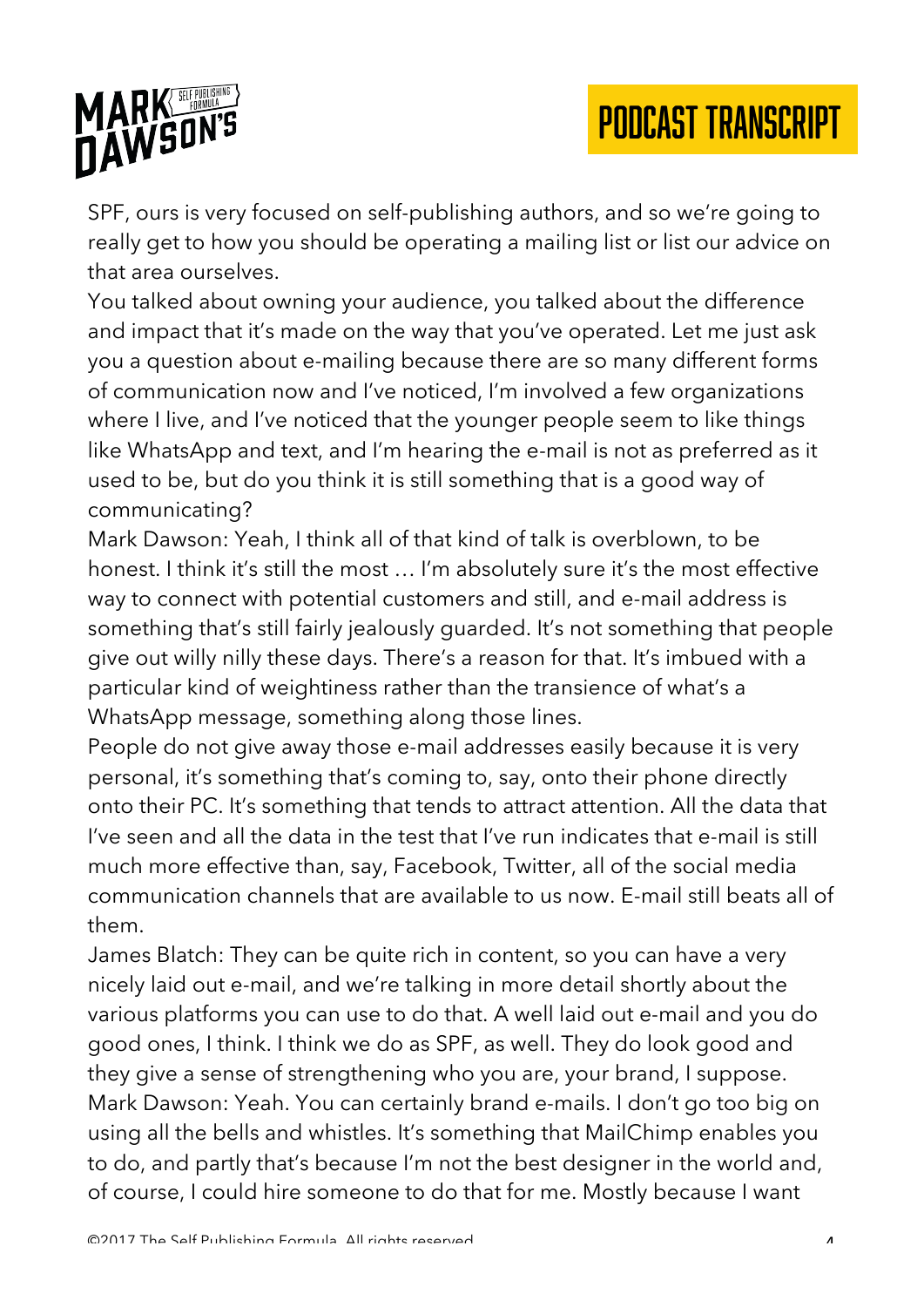

them to look professional but the most important thing for me is that they're written in a way that enables my readers to feel a connection with me. I'll write them very conversationally, I'll talk to them as if, this is a pretty good tip. When you're writing these kinds of e-mails, just imagine that you're having a conversation with someone that you've known for years. I will drop in information or news about new books, perhaps books I'm writing. I might, this is a nice day today, you could start an e-mail by saying I've just been for a walk, I've been for a run, it's beautiful weather, puts me in a good mood. Here's some more good news, I've to a new book out next week, something along those lines, but that kind of conversational tone is really important. It shouldn't be dressed up in business language, it shouldn't be cold. It needs to open and friendly.

James Blatch: Okay, and in terms of workload, if people haven't gotten this yet and aren't quite sure how this system. I can imagine people thinking that there's huge amounts of work goes into sitting down and writing an email every month and so on. Actually, quite a lot of the system can be automated. I mean, the creation of the e-mail is a very personal thing, needs to be done, but only needs to be done once, and you can have that same initial sequence of e-mails going out to each person who joins your list for the first time.

Mark Dawson: Yeah. We need to break down what the kinds of communications that come out into two kind of main campuses. On the one hand, there's automated e-mails, which is what you just described, and you're absolutely right. There's a bit of work up at the front to write those emails, get them loaded into your e-mail service provider, and to check that they're serving properly, but that doesn't necessarily need to take up a huge amount of time. The other kind of e-mail is what you call a broadcast or a campaign e-mail. For me for example, I've got a book out on the 20th of May, so in two or three weeks' time from the time when we're recording this, and I'll draft a couple of e-mails, maybe three e-mails that will go out in the week to 10 days of that book's launch. Those will be original e-mails that would only be used once, but they're probably more important than the automated e-mails because they're launching a book or they're asking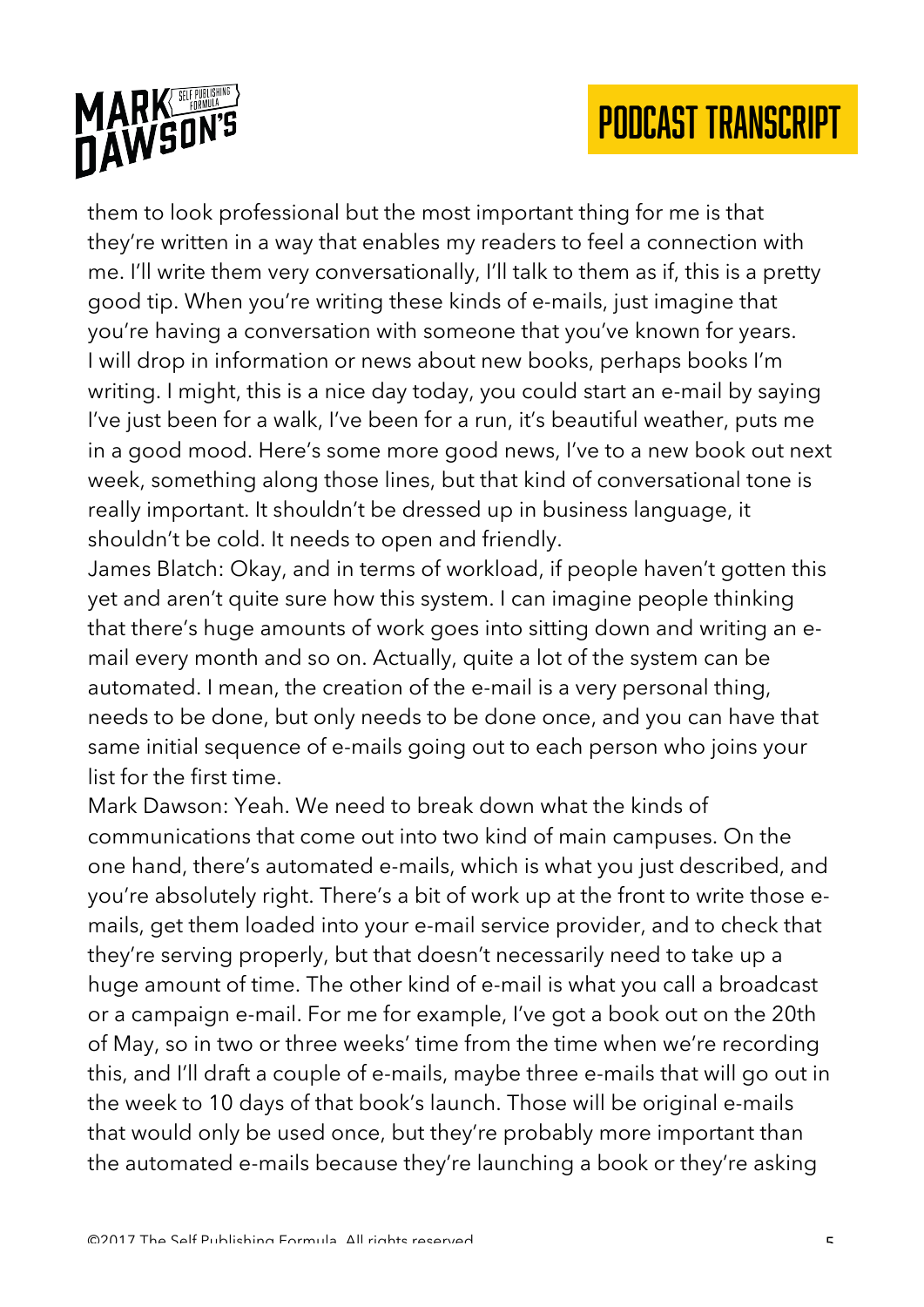

for reviews or that kind of thing, and I get the most bang for my buck when it's writing those kinds of e-mails.

James Blatch: As you say, another powerful aspect of the mailing list is recruiting people to help you launch your book. Recruiting advanced reader teams and so on. It's your audience and they are surprisingly, perhaps not surprisingly, but pleasantly surprisingly happy to please you and happy to work alongside you in getting your books noticed. Mark Dawson: Yeah. I'm right in the middle of that process at the moment. I'm going to do or we're going to do a podcast on launching probably for the next two or three weeks. We will go into in a lot of detail with audio diaries with me explaining each step along the process of actually launching this book. Right now, the process I'm in is I've got the manuscript's been proofread, so not copyedited yet, it's been proofread to make sure most of the irritating errors have gone. I then send that out to my launch team and my advance team and they're in the process of reading it now. I've had probably 20 e-mails back in the last two days. They've only had it for three days. 20 people coming back and saying generally, they've enjoyed, a couple saying they didn't like it as much as previous ones, which is totally fine, of course, and making this suggestions.

One, this is quite fun, one question that I needed to get answered before this book goes out is there's a scene at the end of the book where my hero, Milton, needs to create a really big explosion, and it's kind of a slightly MacGyver-ish so he's locked in there and he's kind of in a room and he needs to create an explosion with the ingredient that he's got with him. James Blatch: Our past as BBFC film examiners will come into play here because we spent a lot of time looking at MacGyver and people making explosions and trying to work out whether that was a real world risk if we released the video.

Mark Dawson: Exactly, so a lot of that has informed me, and I've come up with an idea and I think it works, but I'm not beyond what I can find on the Internet. I'm not particularly skilled in that kind of thing, so what I've done is an e-mail that went out to the advanced team, I've asked them specifically to focus on that one chapter, and I've had four or five responses from people who work in that kind of industry, gas safety, that kind of thing,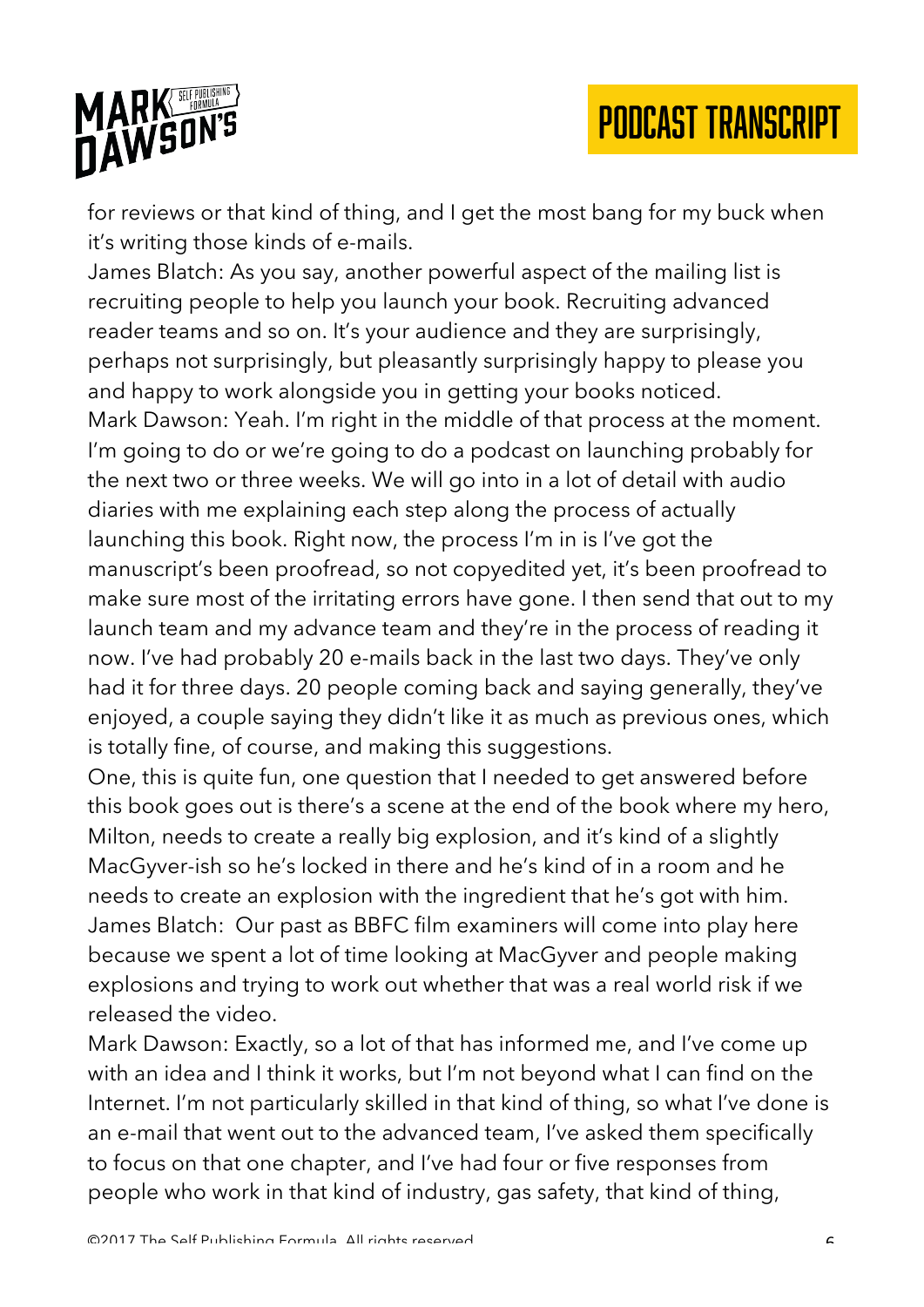

which is amazing, and they've said, "Generally, yes, this would work but your fuse method would be too dangerous. This is how I would create a fuse for this kind of explosion," which is fantastic. I could probably find that out on the Internet but it's quite hard to know what you're searching for sometimes when you don't know what the answer is. They've come back with some really golden tips that will make the book much, much stronger when it's finally released.

James Blatch: It also gives you a very dodgy Internet search history if you spend a lot of time.

Mark Dawson: Oh, I've finished on that square. When I went to America a couple of weeks ago, a couple of months ago, I was legitimately concerned that I wouldn't get through immigration on the other side because the NSA must know that I've given the books I write, I do searches on quite, well, worrying things, so I was quite concerned that I'd be taken aside, but it didn't happen, thankfully.

James Blatch: Good, okay. Before we move on to some of the nitty gritty, I'm going to start by asking how you initially set up your mailing list and how that's evolved for you personally, and then we'll talk about some of the options available now. I just want to talk about tone of writing a little bit and the reason for that is that it's very, very important and one of our previous guests, Marie Force talked all about how she talks to her audience. I've joined a few authors' mailing lists since we've been in this venture in the self-publishing formula venture and they do vary. I've noticed one in particular and another one to an extent, as well.

The authors have quite an underconfident tone and they talk about, I'm sorry to be an imposition on you today, but maybe you probably won't like this. I think they need to be more confident. I think they need to understand the reason I've joined their list is I really like their books and I want them to be confident about it. Look, I'm real excited about my next book and this is what it's going to be like, rather than, and I think it's natural. I think as writers, lots of writers are underconfident and I put myself there, as well, but I think your tone is confident and I think that's how you need to be. Mark Dawson: I wasn't always confident and I understand where this lack of confidence comes from. I think it's because even though people have, as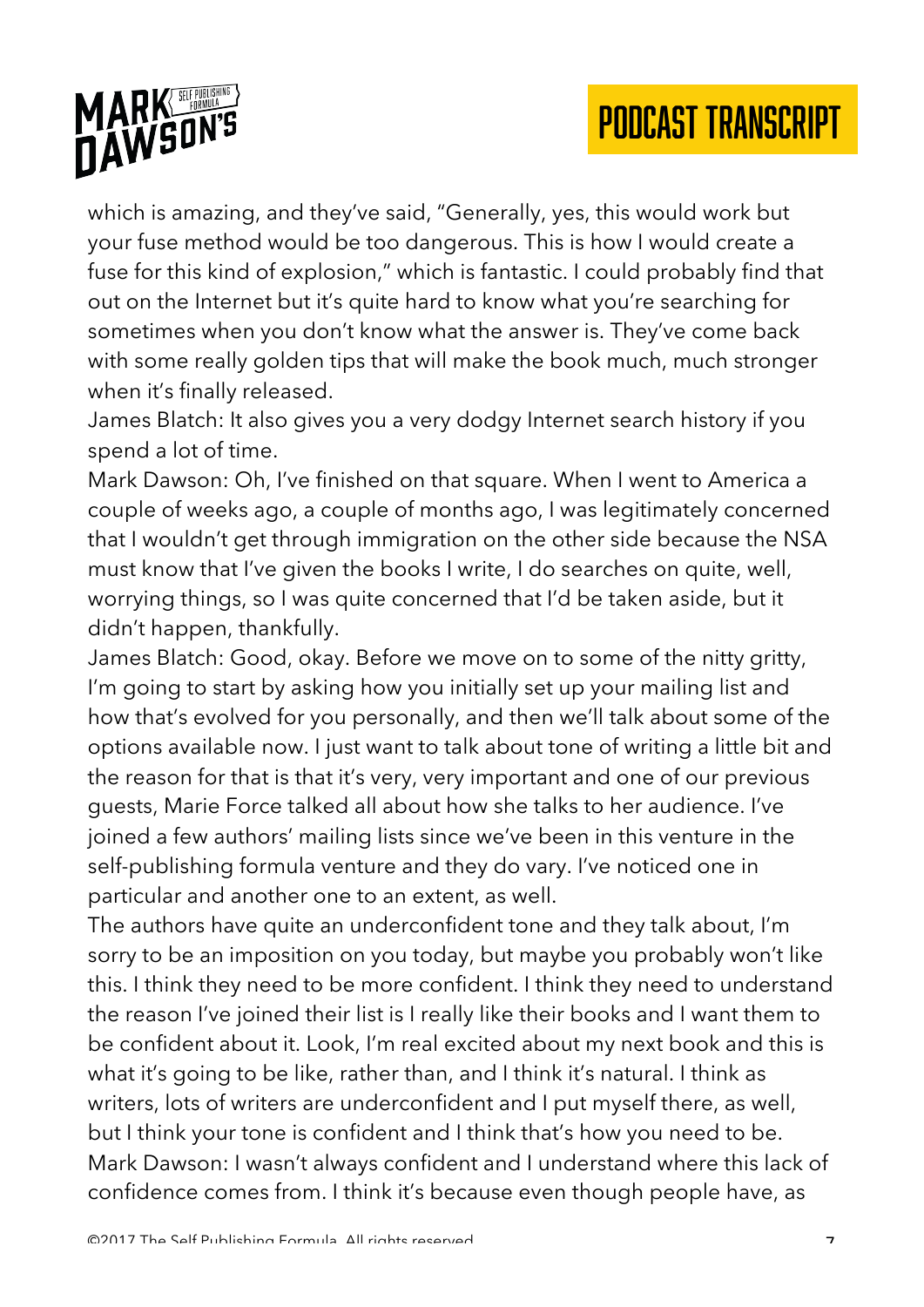

you said, they've subscribed, they've wanted to be on the list, people do still get a bit nervous about sending something that seems as if it's a little bit unsolicited, especially if you have an e-mail for two or three months and then you're sending this e-mail out. The reason people are worried about that is because they're very concerned that they're going to get unsubscribes and abuse reports. If you get enough of those on something like MailChimp, and the threshold is reasonably low. If you get enough of those, then you can have your account suspended, which would be, that's a bad thing.

I think there is that kind of slightly, slight nervousness in tone, but kind of perversely, the fact that you're writing e-mails that way, I think makes it more likely that you're going to turn people off, and they're going to unsubscribe anyway, or they'd be more likely to do it. It's important to diagnose that as a problem, and then it's important to get around it, be confident, remember that they're on the list because they like your books, they want to hear about your writing process or when you've got a new book out.

There's a reason why if you look on MailChimp, the kind of the final moment before you press send, first we have to press it twice to kind of double confirm you want to send it. There's that kind of sweaty monkey that

…

James Blatch: High five monkey.

Mark Dawson: The sweaty high five monkey.

James Blatch: Oh, yeah. The monkey's sweating, isn't he? Yeah, it's a big thing.

Mark Dawson: There's a reason why that monkey is sweating because MailChimp is acknowledging that it can be a thing, a big thing to send an email out to 20,000 people and to be concerned that they're all going to hate it. There you go. That's a good indication that this isn't something that's specific to, to writers, it's something that is general. You can get over it. It's not something that bothers me too much these days, and it's just a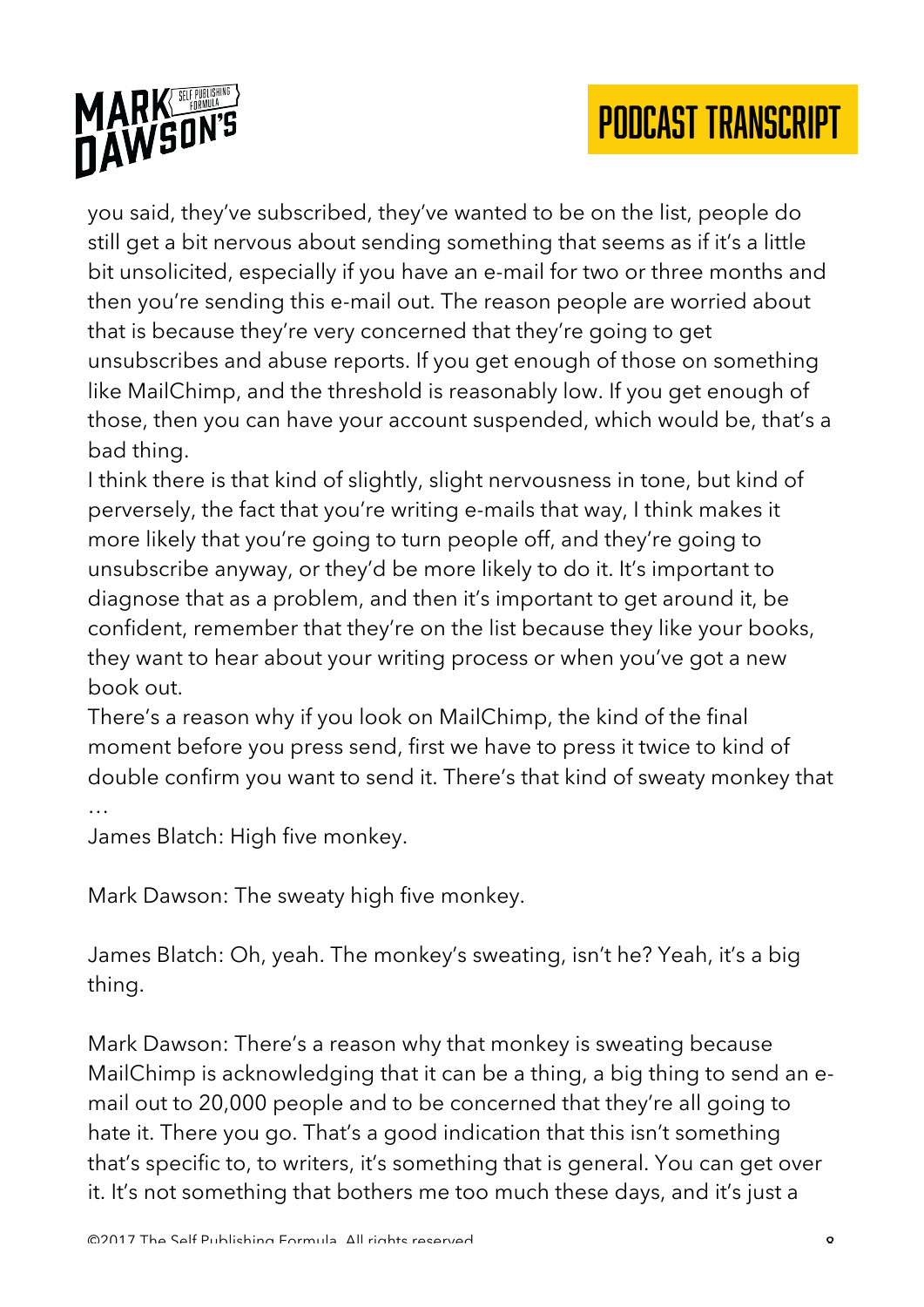

little bit of confidence. Once you send a few e-mails, then you're not being deluged with unsubscribes. It's something that you can get over. James Blatch: Yeah, be confident, sell yourself, and make it feel like what it is, which is part of a community based around your books, which is an amazing thing.

Mark Dawson: Okay, let's move on to some of the detail then, and let me take you back all those years ago, months ago, really, when you started your first list. How did you go about it?

James Blatch: Well, okay, so I'll be completely honest about how awful I did this, to start with. I realized reasonably soon after that mistake that I needed to correct that, so I'd probably been listening to a few podcasts, reading threads on cable, and kind of the penny drops. I needed to get a mailing list. What I did, because also because I'm cheap, was to put my e-mail address in the back of the book. My normal e-mail address that everyone, people can get to me on, I put that into the back of the book, and then encourage people, if they wanted to, to be on our list or get news from me. I say, "Just e-mail me and I'll take care of it."

People would e-mail into my normal inbox. I would then cut and paste that e-mail address and put them onto an Excel spreadsheet, and then when I had something to sell or to tell them about, I open up my normal e-mail program and cut and paste all those e-mails, put them into the BCC field, and then send them out that way, which is wrong on about 100 million different levels apart from the fact that it's a miracle that my e-mail account hasn't been shut down for suspicious spam behavior by the provider. It's a stupid idea. It takes ages and ages and ages, it's massively time intensive, just generally a bad idea all around. I did for about six months and then I thought, okay, let's look at doing this a bit more professionally. I looked at the options, so there are plenty of beginner options out there. MailChimp is the big player, so very, very well-known. They sponsor lots of big podcasts. They sponsor Serial, for example. They're all over the place. I think they must have millions of subscribers now, so that's certainly the biggest, most reliable platform.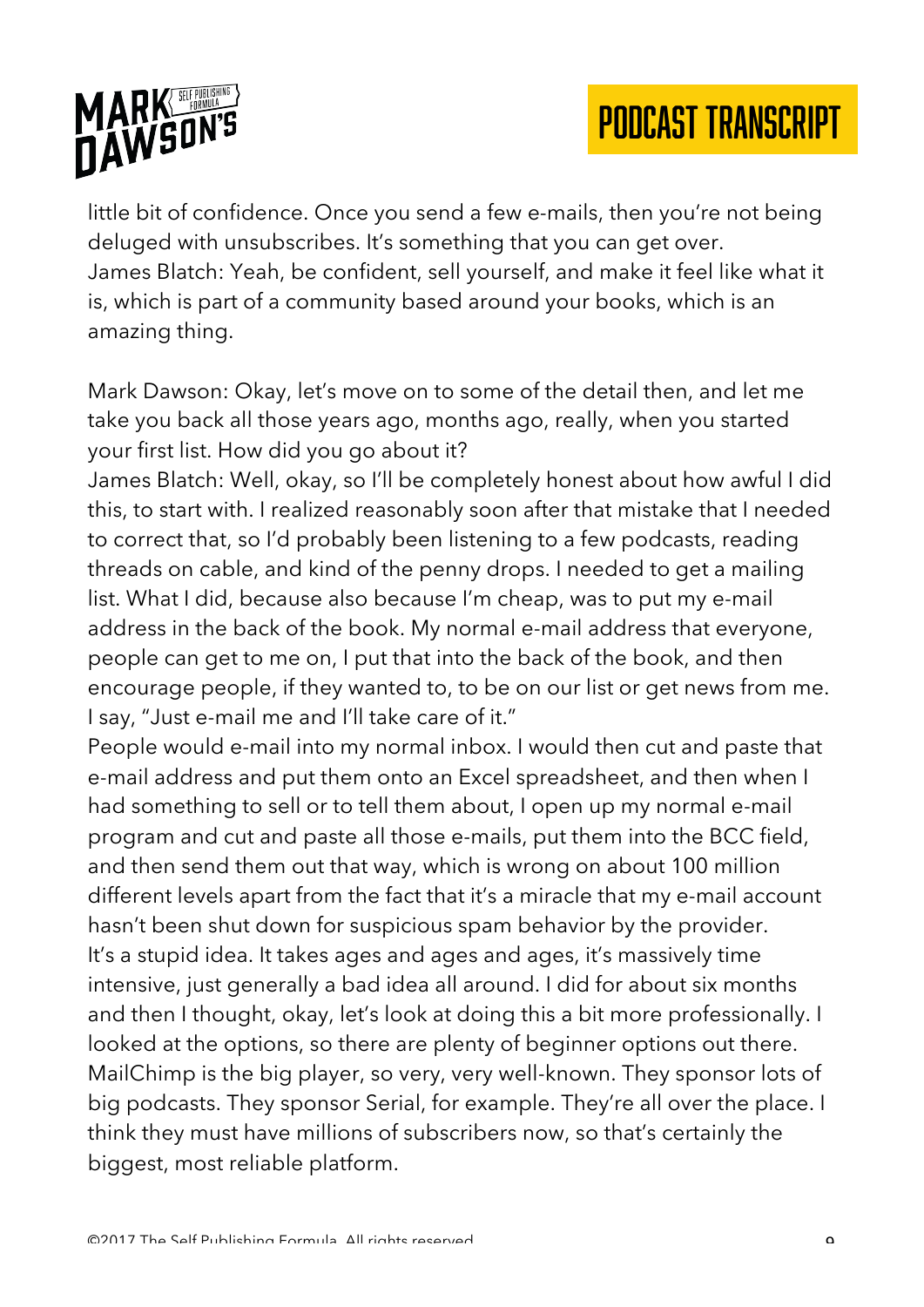

The other option is AWeber, pretty similar to MailChimp in terms of its feature suite, and they both offer that free level, up to 2,000 subscribers, you don't have to pay anything. You don't get full automation for that price, but you can get around that with a couple of clever hacks. I looked at them both, I went for MailChimp.

Mark Dawson: Is there a reason for that?

James Blatch: I felt it's a little bit more user-friendly, at least its interface is a bit cleaner, it looked a bit easier to me. I think AWeber is fine. I know people of people who use AWeber and swear by it, but for me, MailChimp was the easier of the two choices.

Mark Dawson: Okay.

James Blatch: I set that up and replaced the e-mail address in the back of my books with the MailChimp landing page that is presented to you when you open a new MailChimp list, and I started to get people in that way and immediately made it a lot more straightforward for me, a lot less cutting and pasting for one thing. That was another thing. When I was getting email addresses in exchange for a free book to sign up, I was e-mailing them individually, cutting and pasting a kind of a pro forma e-mail, sticking it into my e-mail system, and then pasting the books on. It's just ridiculous. Mark Dawson: That was your automation system. Physically take e-mail addresses. I was wondering how you did it because, obviously, once you've added them to your list in a totally manual environment, everyone gets every e-mail but you're filling up a block of the send column.

James Blatch: Yeah.

Mark Dawson: Okay. Wow, that was laborious.

James Blatch: Really, and stupid, so yeah. I got out of that as soon as I could. MailChimp takes a load off your plate, so it will maintain the list for you, it will present it in a fashion that's easy for you to interrogate. You can get all kinds of different information, you can see how active the subscribers are. Are they opening the e-mails? Are they clicking on links? Plenty of useful information that you're able to dig into.

Mark Dawson: Yeah, and a couple of things I'll just add from a beginner, total beginner point of view on MailChimp because I've come to much later than you have. The first thing I say to people, I've recently got my local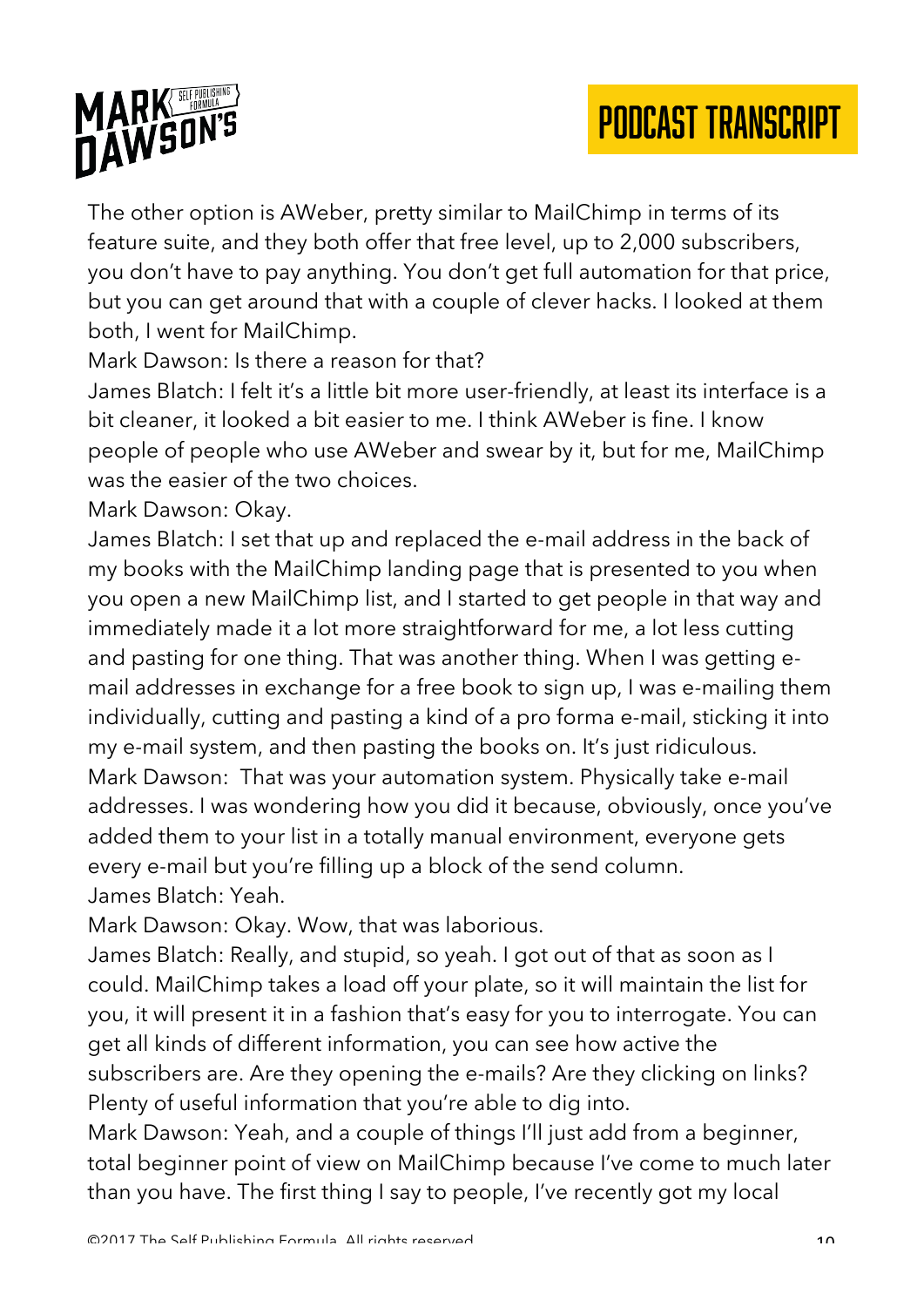

cricket club using MailChimp because they were doing what you were doing and it was silly, and actually, we did get e-mails blocked by the service provider who quite rightly thought it looked like spam. I've got them using MailChimp and I had people who weren't very technical looking at it and they couldn't get started until I said to them, "Lists and campaigns are separate in MailChimp. You get your lists on one side and you can have different lists full of e-mail addresses, and then you set up campaign and then you link the two. You tell the campaign we want to send it to that list." Actually, although it sounds very intuitive when you start using it, that's not intuitive at the beginning, and people were going into the campaign and they wouldn't even start creating their e-mail because they couldn't see who they were sending it to and they didn't understand it. Once I explained that, so that's a good little beginner tip, MailChimp lists are one thing, campaigns are another, and you link them together at the end of the campaign creation.

The second thing about MailChimp is there's a good little hack in there, which is to keep it free without automation. You do get the option and it's a sort of tick box when you set up the list, is to send a welcome e-mail, which at the beginning of the process, when people opt in, there's automatically a system, which forces them to confirm that they want to join the list, which is quite right as part of the data protection and the etiquette of e-mail lists. You have an option within MailChimp to send a welcome e-mail, which you can construct.

Now actually, if you're a new author, that could be the e-mail that delivers the book. If you've got a landing page and you're giving away your book and people join your mailing list, that part of it at least could be automated. This welcome e-mail will go out and that is still free of charge within MailChimp, so that's a really useful aspect of it. I'm not sure whether AWeber has the same hack in it, it may well do, I don't know, but MailChimp certainly does.

James Blatch: Yeah, I don't know that one, either, but yeah, and that's something that I do, so the first e-mail people get is the confirmation e-mail and that has the first of the books that I give away. It's quite useful to do that. To get your e-mails whitelisted, so in other words, I'm going into the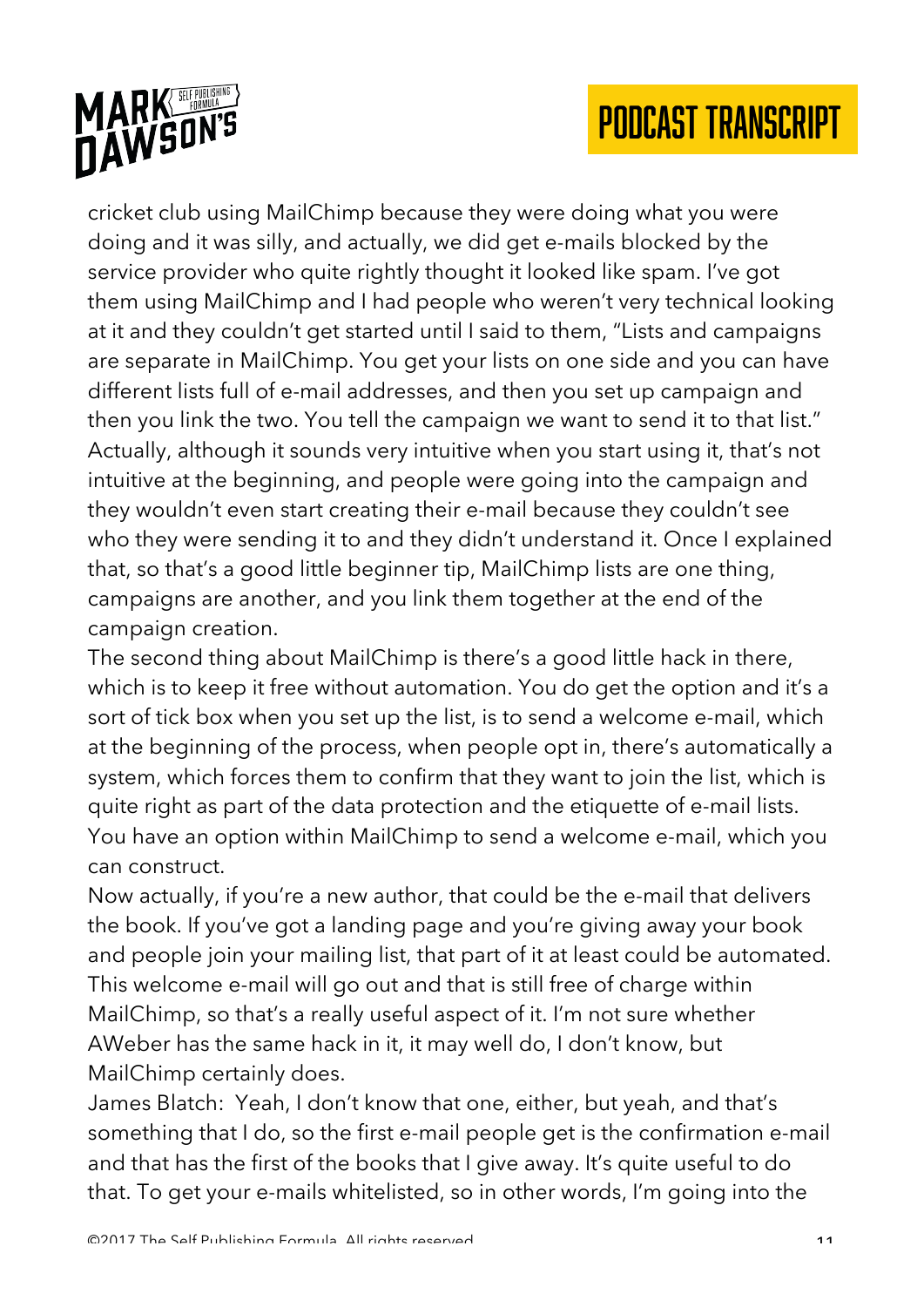

right inbox and not going into spam or promotions, if you're on Gmail. Getting the recipient to actually do something on the e-mail indicates to Google, for example, that it's something that they wanted to receive. Having something early on that they click on, so the free book, will make it more likely that your future e-mails get through to them. Let's flesh out the opt-in side of it. There's opt-in something called a double opt-in. Can you explain that to me?

Mark Dawson: Yep. Some e-mail services will allow you to recruit or get new subscribers who just basically only have to click once. It might be that they see a landing page on your site. They click, they've got their e-mail address in, they click, and they're opted in. In other words, they're included on your relevant list from that stage. The alternative is double opt-in. They'll go through that landing page process, they'll enter the e-mail address, click they want to join, and then they'll receive an e-mail from MailChimp saying, "If you want to be on this list, just click this link and you will be opted in." As you say, it's kind of more slight, I wouldn't say single opt-in is frowned upon because that wouldn't be right, but it's certainly more convenient to have single opt-in and you'll find that you'll get more people subscribing because it does happen quite a lot. Those double opt-in e-mails don't get opened or they lost, they're not delivered properly, and so people who wanted to join don't get the chance to join. On the other hand, double optin means that they're more qualified, so you know that they're less likely to be spammy, there certainly won't be spam bots. It will be someone who has indicated twice that they want to join, which suggests is good evidence, certainly better evidence that they're going to be engaged subscribers than people who just click the once.

James Blatch: MailChimp for instance, is a double opt-in system, yeah? Mark Dawson: Generally, yeah. It is at the kind of the level that we'll be looking at, so signups in the backs of books, that will require double opt-in. If you import people into your lists, that can effectively be single opt-in because you just, if you got a list of e-mails and you put them individually, you don't need to double opt-in those.

James Blatch: I think that technically, that stage is you ticking a box saying that they are happy to on your list, so you've done it for them.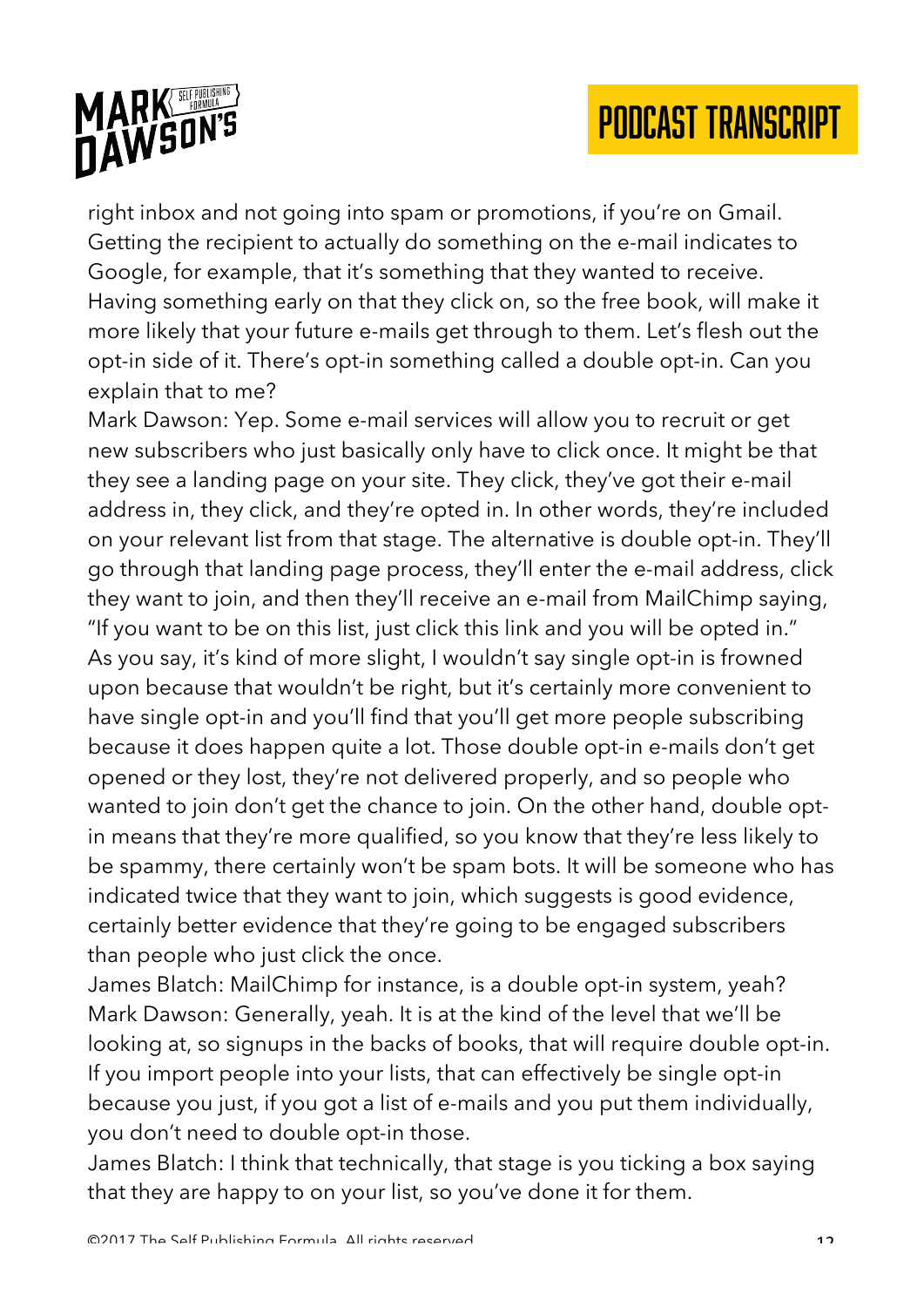

#### Mark Dawson: Correct.

James Blatch: Okay. We're going to come back, I think, just briefly to Infusionsoft and ConvertKit and more advanced in a moment, but let's just press on at the beginner level or the sort of early level for authors and stick with MailChimp and AWeber. In terms of how you would then operate the platform and in terms of lists, for instance, would you have just one list with everybody on it?

Mark Dawson: No, I don't. I've got about 10 different lists, but perhaps even more than 10 now, and each of those is linked to one signup, which goes into one book. For example, the first Milton book is called The Cleaner, there will be a list called The Cleaner in MailChimp, and the only people on that list are people who've seen the link at the back of that book and have clicked on it to join. There are ways around that. You can do what's called segmentation and creating groups, but I don't think MailChimp does that very well, and I prefer just to be a little bit more basic on this.

The benefit of doing it that way is if people come into The Cleaner list, I know that that's the book that they've read, so the first automated e-mail they'll get is one advertising the second book in the series, the St. Death, and conversely, if they join the St. Death list, they'll know that that's probably the first book they've read and I might offer them the first book to get them up to speed on the book, the one before it. It does enable you to know the information of when they joined or what they did before they joined. Enables you to be slightly more bespoke when it comes to your email marketing going forwards.

James Blatch: Can people not end up on more than one list that way, though?

Mark Dawson: That is possible and it does happen, but it's not a disaster. You could, if you wanted to, try and prune those down. It's a bit of a bind. You'd have to search them, find out if they appeared on more than one list, and delete them off the duplicate ones. I would say don't worry too much about that. If people are in more than one, the odds are they'll unsubscribe from one of them and do it for you. Again, don't be worried about unsubscribes, it's not disastrous, and it just helps you to keep things cleaner.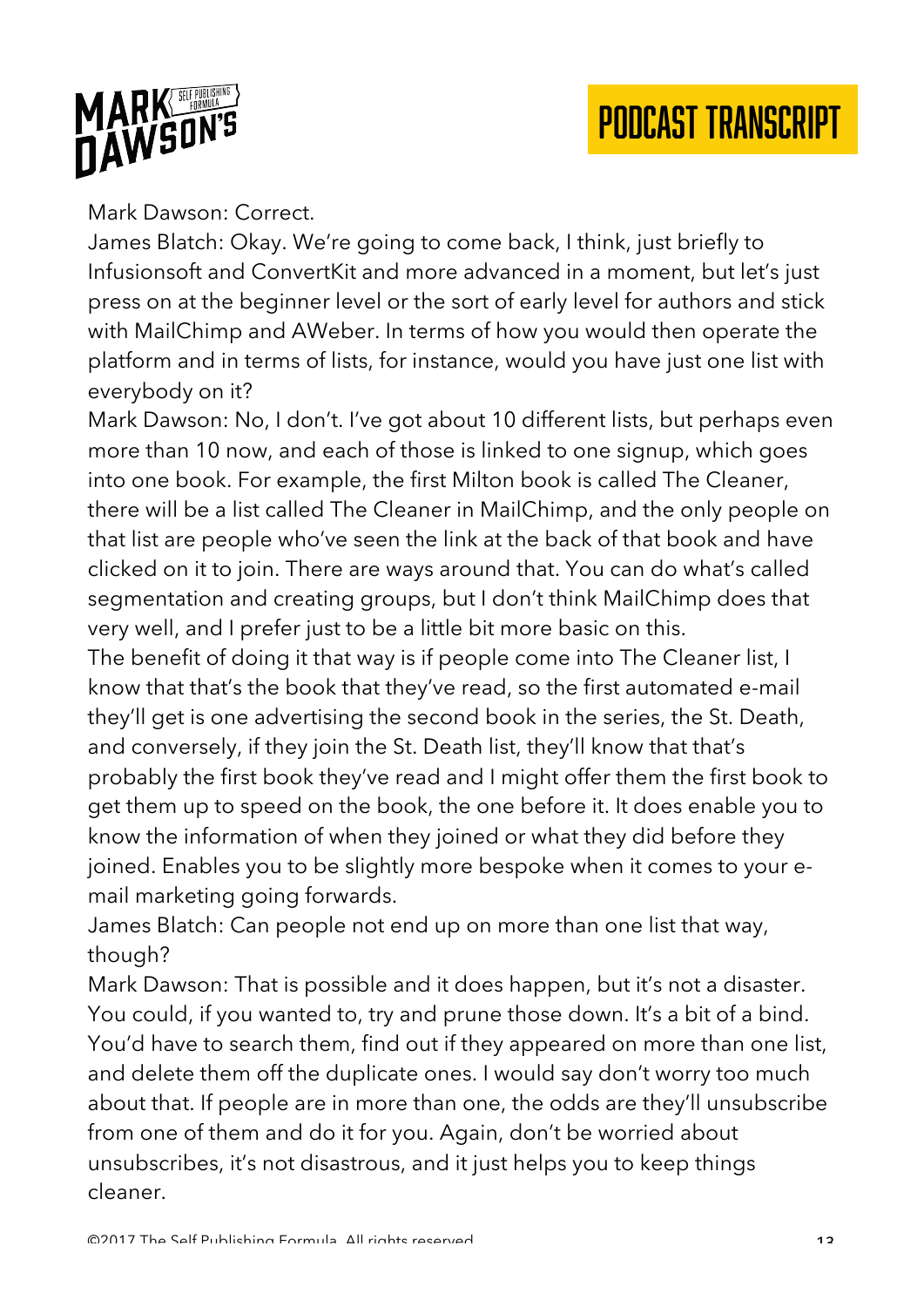

Something like ConvertKit or Infusionsoft has more powerful features that means that doesn't happen, but at the basic level, I wouldn't worry too much about that with MailChimp.

James Blatch:Okay, so separate lists, which basically are different journeys that readers have taken different ways that they've got onto your list and that enables you to manage their experience with you in the future. That's a good tip and a trick. In MailChimp and the others, you get quite a lot of information, actually, an amazing amount of information, on who's opened what and who's clicked on what, and that's obviously a very important part of how you make changes going forward.

Mark Dawson: Yes. A kind of practical example that I sent out about an hour ago. We mentioned the contest for the SPF right at the start of the podcast. We had about 700 entries for that competition and so we downloaded or I got a download of a spreadsheet of the people who had entered. I put those into a new MailChimp list, which I call something like Podcast Launch Competition, and then because they had only given us their e-mail addresses as part of the competition, I'm not going to drop those straight into a normal SPF mailing list. It's bad etiquette, it's rude, they didn't ask to be on that list. At the same time, they might be want to be on it, so I just sent out an e-mail to them saying that the competition has been drawn, the winner's been drawn.

If they wanted to stay on our list and get the free marketing stuff that we prepared the videos we've done and all that kind of stuff, all they needed to do is to click a link that then took them to the Self Publishing Formula website. All I need to do after that is to put out a report that says, "These people have clicked that link." I can then pull their addresses and then put them into the main SPF list. It's kind of another way of doing double opt-in, just a way to, they don't need to e-mail and tell me they want to be in, just clicking is enough and that makes it very easy for me then to just put them into the main list.

James Blatch: Likewise, if you sent an e-mail out, for instance, your an author and you've got a giveaway, a PDF giveaway. I think you've done something like this in the past, Mark, you've created sort of an MI6 document or something for somebody, so this is a bit of a bonus. When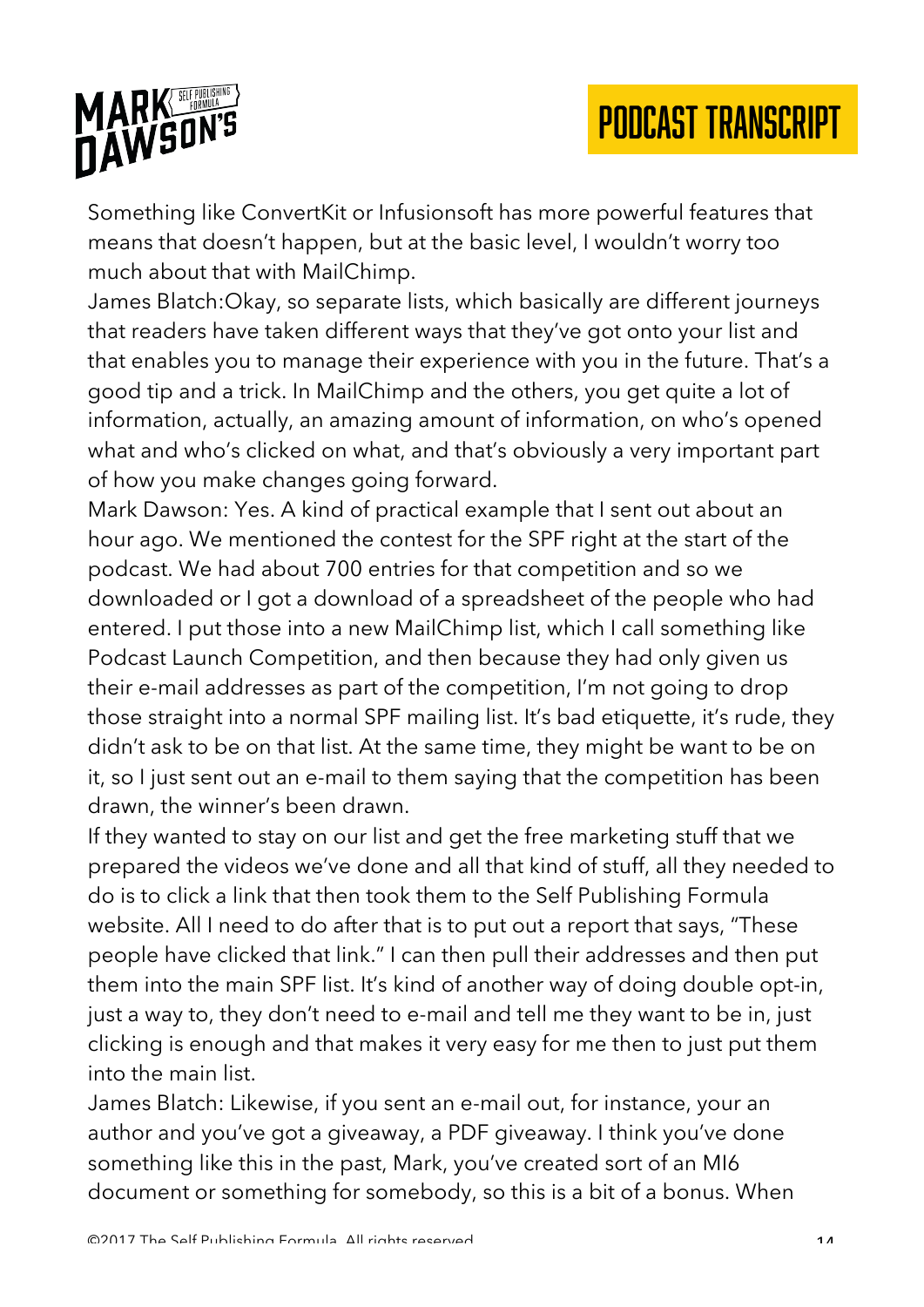

you look at that a week or so after the e-mails gone out or a couple of days after the e-mails gone out, you can see how many people have clicked on it. If you're getting very low click rates, that gives you an indication that maybe the e-mail wasn't constructed very well or the idea is very good, or maybe the subject heading was misleading. I mean, this is important information, isn't it, for optimizing going forward.

Mark Dawson: That's the kind of stuff you need, especially in the early days when you're starting to fill this kind of thing out. It's important to look at those reports that are provided to you, analyze what's working, what isn't working, so the next time you've got something to send out. You can tweak it and make it more clickable or more attractive, whatever needs to be done, just you can improve the e-mail.

James Blatch: That's one example, by the way, of something you could do, so depending on what genre your book's in, you could be a romance author, and you know that people have read your first book and you're trying to get them to read more. You'd like them to be more engaged. You could create a letter from one character to another that doesn't appear in the book, it's a bit of background information, refers to something that happened maybe five years before your story, but a lovely little thing for somebody who's enjoyed the book to then have. That's just one idea and I know you're quite good at thinking about these things, a little bit of value added material.

Think of it, I suppose, like getting a DVD and looking at the extras.

Mark Dawson: Yeah, that's right, and an author called Chris Fox, who will be well-known to some listeners of the podcast, he does pretty good with his new book, and he's created I think it's a very small novella, but it addresses some questions that he deliberately left unanswered in his main story, in the novel, and he said, "Look, if you want to know the background or you want to get answers to these questions, the only you'll be able to do that is by downloading this free story." He's getting a very high conversion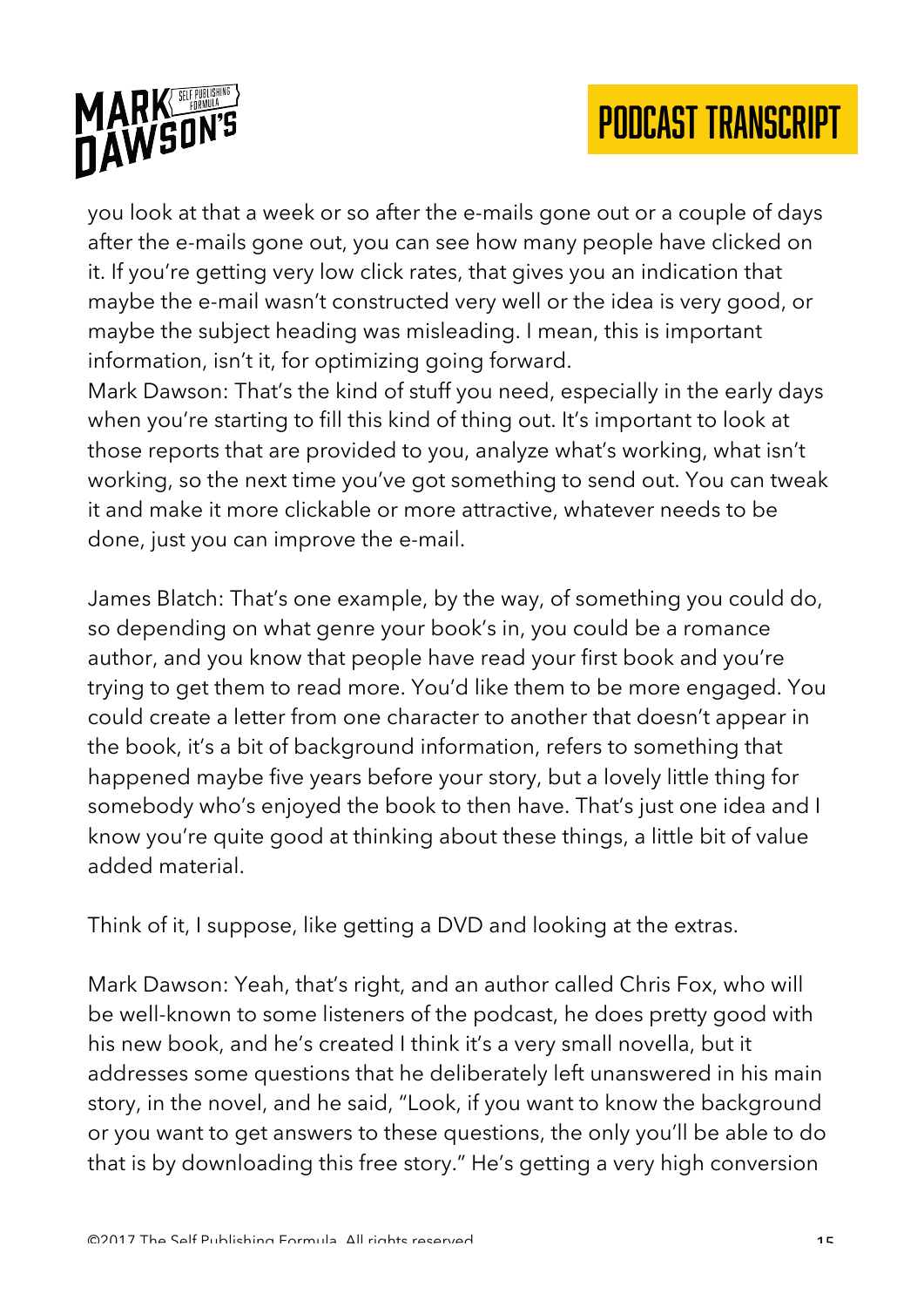

rate percentage of people who are just finished the book and really want to know the information that he's offering. That's exactly right, he's very clever. Just think outside the box. He came up with some really cool ideas that will get people clicking.

James Blatch: This does enable a whole new type of communication with readers, so a relationship between authors and readers. I know when I get the end of a book I really like, I read everything on it, I go on and read reviews, I read the sleeve notes, I read the bio about the author. That's pretty much it. Usually, it's despairingly little that you can read about something in that bereft feeling when you just have to put the book down and move on, but I love this new era where you might get an e-mail from the author with a bit of extra stuff about the book.

I think about it in that way, think about the opportunity of making it a more enjoyable experience for your readers and, again, going back to what I said earlier. Don't be underconfident about it. They're on your list because they want to hear from you and they want to hear more about your books. Mark Dawson: That's the main benefit of having an e-mail list is it enables the two-way communication between author and reader. If you do it properly, the trick is to turn those people from readers who … Or customers even, customers to readers, then make them fans, and then make them friends. There are ways to do that. I mean, just being a normal person is a pretty good way to start. I still answer all of the e-mails I get and I get quite a few now, and that's not a chore. It's a real pleasure to get those e-mails and to get the chance to interact with my readers that way. I know that every time I do that and give someone an interaction that they appreciate and remember, it makes it much, much more likely that they'll buy another book by me or they'll buy the new book when it's ready to go and more like that they'll tell their friends and that their friends will their friends, and before you know it, you've created new readers just from the pretty simple steps, sensible commonsense step of just replying and being pleasant. It's not rocket science.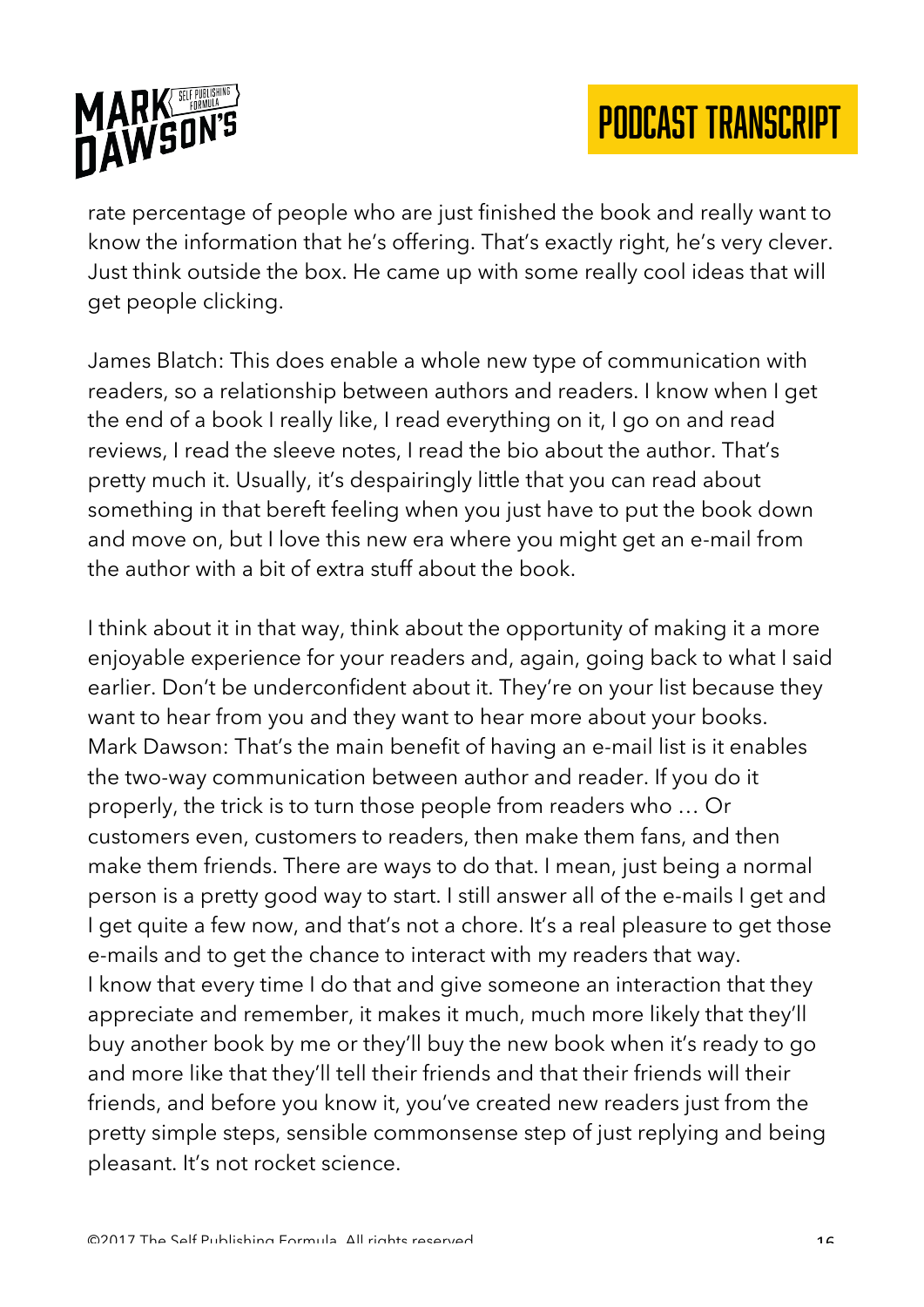



James Blatch: Yeah, and I think that when you're starting out and you get your first two or three new readers who are genuinely new readers, not your auntie and second cousin, that's an exciting period. The way that you write to them, and you got this tiny little community who you're thrilled that are reading your books, the way that you write to them. As you grow and you get to the point where Mark, I think you're talking about 40,000 plus on your list now, but you write to people in the same way that you wrote to them when it was 50 of them, and it was just a small group, and that's a really an amazing aspect of this digital world, that personal touch you can still have.

Mark Dawson: Yeah. Very important, actually, is to just remember how it felt like. I can remember very vividly getting with the first e-mail from MailChimp saying this person has indicated that they like your stuff enough to give you their e-mail. That was really, it was one of the kind of the main steps along the journey for me. Yeah, and just remember what that felt like and remember the kind of content and the kind of tone that you put into the e-mail when you applied to that first person and keep doing it, because there was something, it was magical. When I was growing up, if Stephen King had answered one of my e-mails or Martin Amis or Bret Easton Ellis, someone like that, I would have been doing back flips.

It's easy to become a bit blasé about that but for some readers, it is something really special about to correspond directly with their favorite writer like that.

James Blatch: Yeah, okay. Just before we move on to I want to give, talk a little bit about launching in a moment just to sum on that area. You get this information back from your mail service provider, MailChimp, AWeber, or whatever, shows you how many people are clicking on links and opening, and look at that information. If you're not getting the rate of open that you want, look at how you've written the e-mail, look at the subject heading, change headlines, and try and improve those open rates as time goes on, use that information.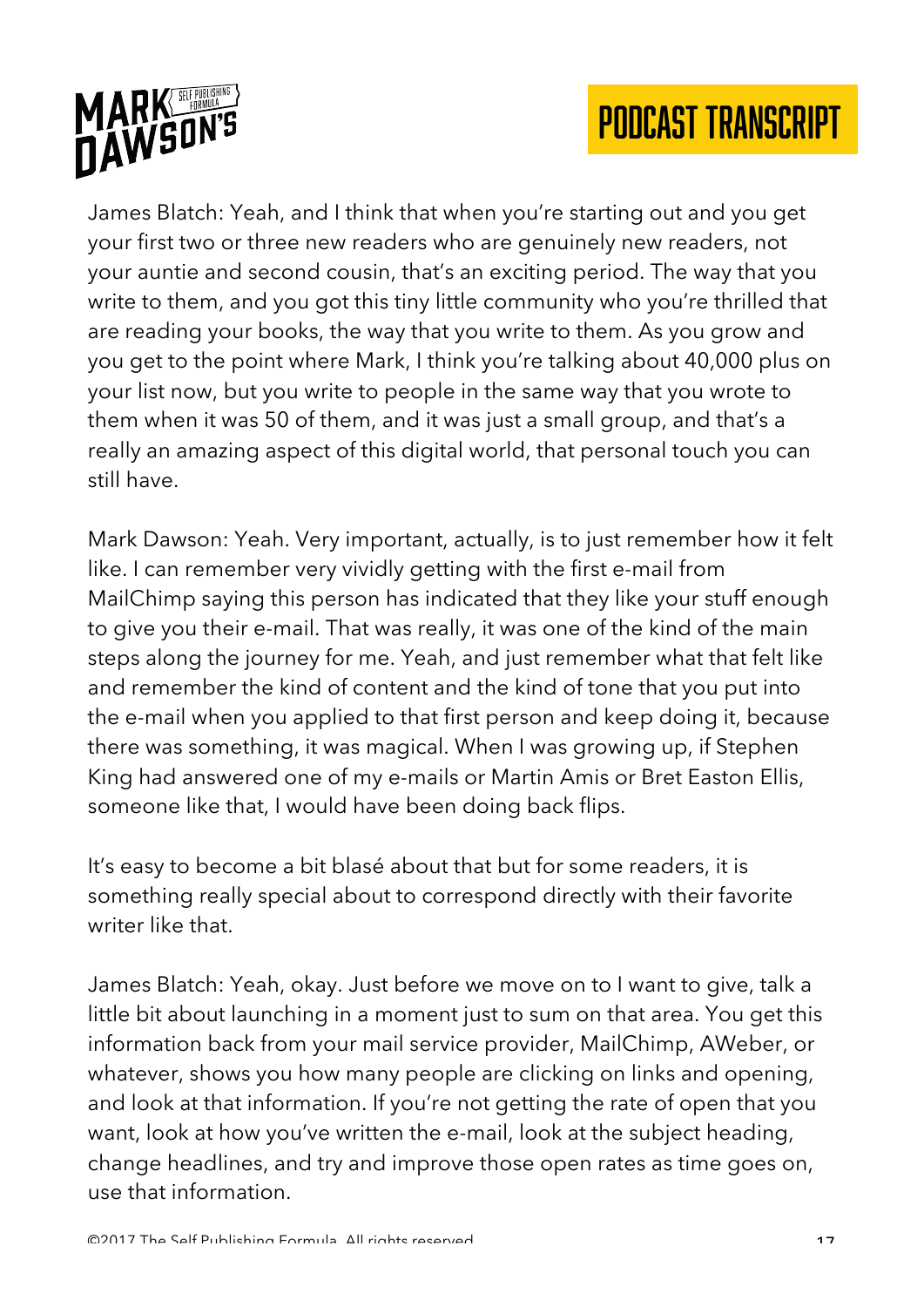

Just before we leave, tips and tricks and actually we've been talking for quite a long time, so we do need to wrap this up in a moment. Before we leave the subject, you're doing your launch at the moment and we are going to go into more detail about that in a future episode, but there are some tips and tricks you can talk about now.

Mark Dawson: Yeah. I'll just kind of throw in not so much launches, just kind of general mailing list strategy and mindset, as well. One of the first things I would say, and this is important, we've touched on it already, is don't be worried or scared or offended when people unsubscribe, because it's going to happen all the time. People will have subscribed to a list they didn't mean to join, they subscribed and they'll want to get off. MailChimp can, if you wanted to, e-mail back and tell you individually as people unsubscribe, so I probably wouldn't recommend that. Just get one at the end of the day or even don't bother. Just check when you go into MailChimp.

You mustn't be upset by that, it doesn't necessarily mean that they're annoyed with you. One thing I would say is if people want to unsubscribe, you want to make it as easy as possible for them to do that. You don't want people on your list who don't want to be there, you'll get an unhealthy list, you'll be much more likely. Eventually they'll click this is abuse or spam and that isn't a good thing to happen. What I do is I actually create a small section of the e-mail in MailChimp in slightly smaller type and I'll put it up right to the top, just one of the first things that people see, and I'll say something along the lines of if you want to unsubscribe, that's totally cool, you just need to click the unsubscribe button below.

Then what you do at that stage, because they click the unsubscribe button, then MailChimp and the other platforms will present them with a list of options that they can tick that will say why they want to unsubscribe, and at least one of them, maybe even two of them, say that it's spam or I didn't sign up. If those get ticked, that will be counted by MailChimp as abuse,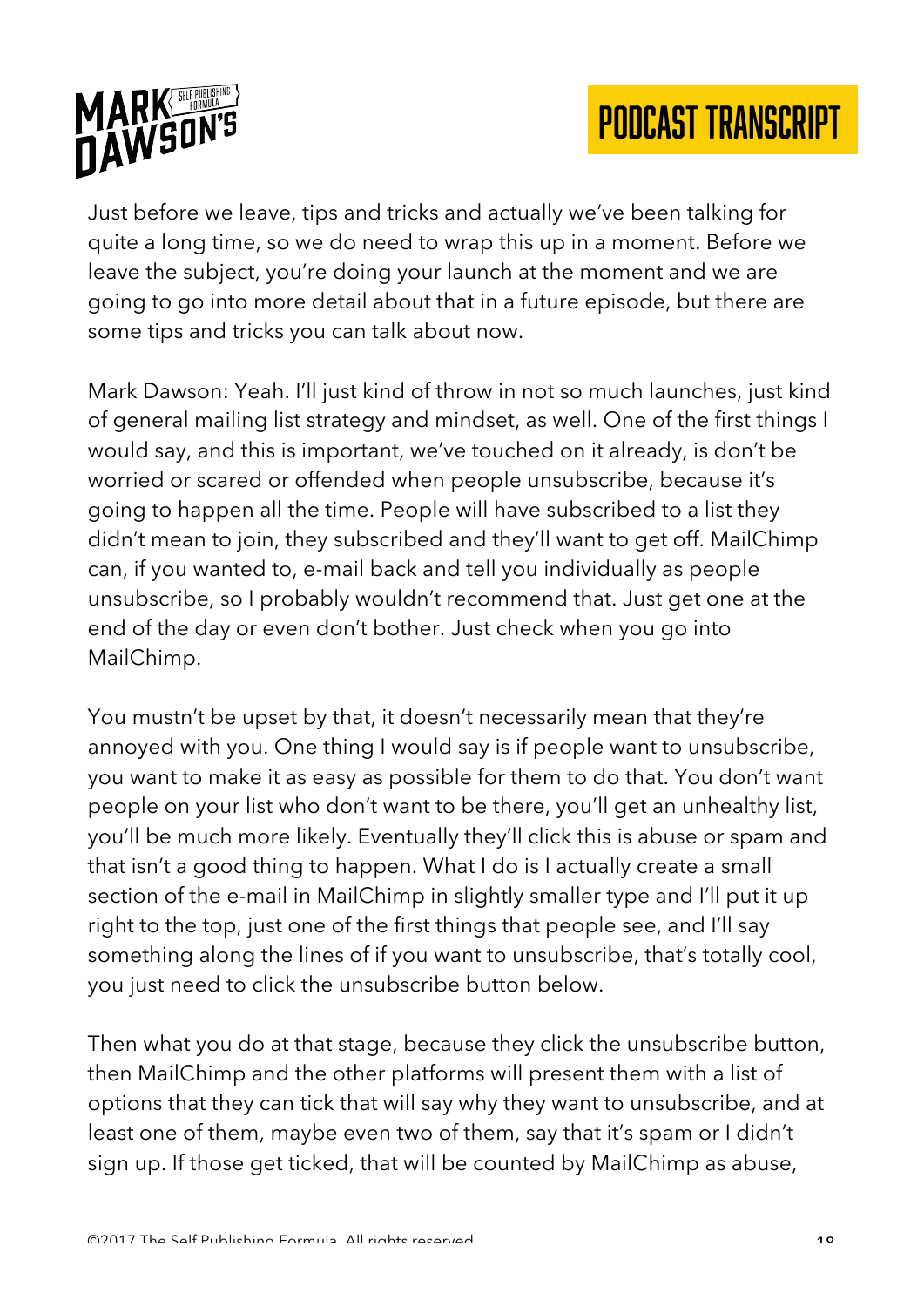

and you don't want too many of those. Because if you do, you do run the risk of having your account suspended.

What I do is I just make it really explicit that the easiest way to unsubscribe is just to tick the box that says you don't want to receive the e-mail anymore. That will just count as a normal unsubscribe and you can have many, many more of those than you can abuse reports before MailChimp steps in and takes action. That would be a … That's a pretty good tip just to help people get off if they want to get off the list.

James Blatch: Great, okay. Thank you, Mark. Final area that I want to talk about is an advanced area. This is for people with bigger lists and I think particularly with multi-genre series of books. In fact, you got a bit of that going on, as well, Mark, different types of series. The more advanced e-mail service providers like Infusionsoft and like ConvertKit have quite sophisticated elements to them where they can start to work out and segment people for you. Pat Flynn talked a bit about this with ConvertKit. He's a big fan of ConvertKit. He now knows subject areas that section of his audience are interested in, and so future campaigns can go only to them, and this doesn't need to be done in separate lists. This is more advanced but it actually can be very powerful as your business grows.

Mark Dawson: Yeah, for him, what he does is one of the first e-mails you get will give you a chance to answer click on a link. He'll say, "Do you consider yourself to be effectively beginner, medium, or advanced level?" Depending on what one you click, your e-mail address is tagged as it goes into one mailing list on ConvertKit, and it'll be tagged with that level of competence. That then enables him to put you into an automated funnel that will depend upon your level of qualification, and in the future, if he wanted to do a broadcast e-mail with a product that was for beginners, he could just send that to beginners rather than potentially waste the time of people who've already got a website. They don't need help on website creation, they've already got one. They wouldn't see that offer, which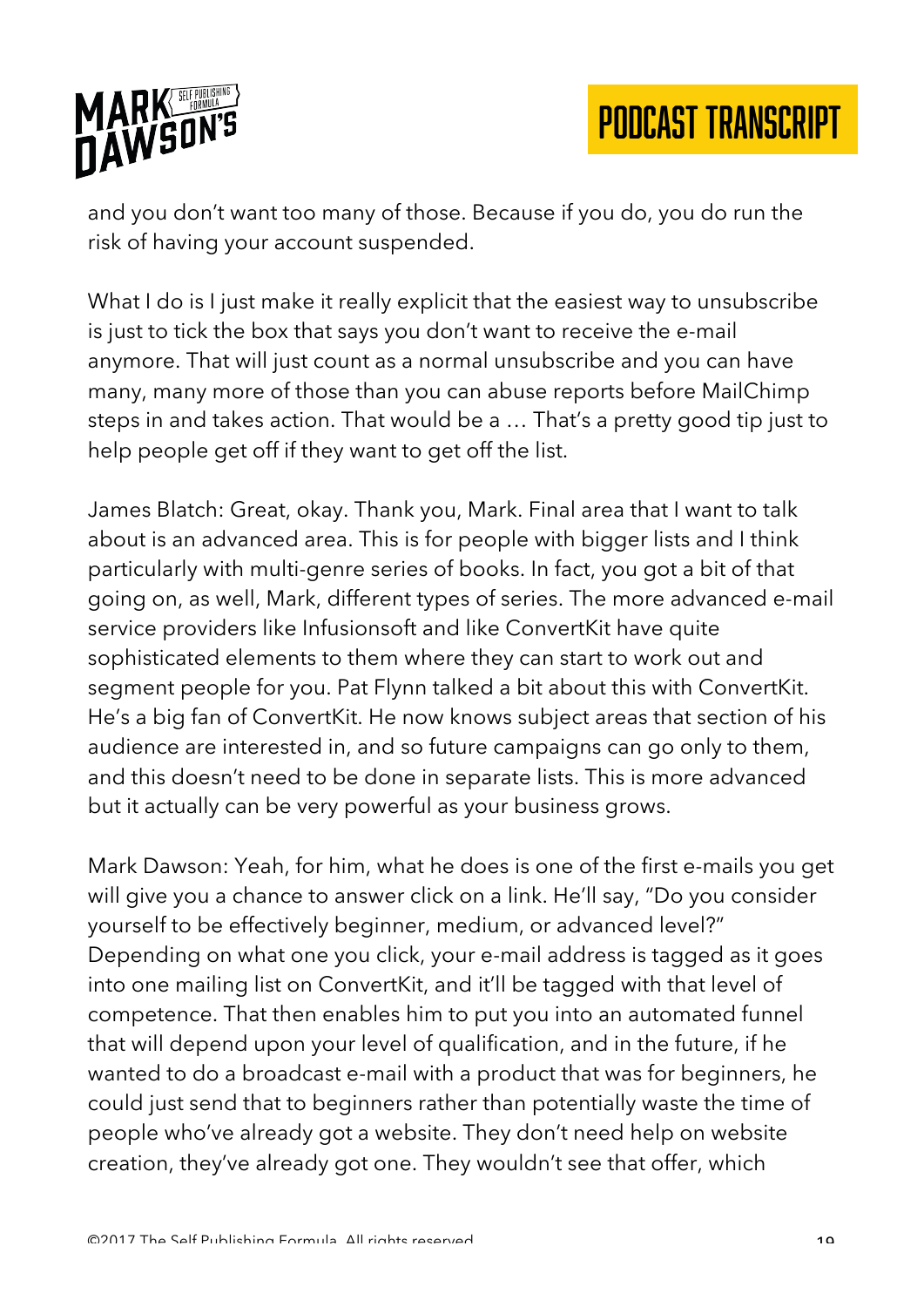

means that he'll get less unsubscribes is more congruent for his audience, that kind of thing.

It's very powerful and it does have application. I mean, it has application for us in our course but it also has an application for me and other writers as writers. Rather than having this multiple list, which is the way I do it in MailChimp at the moment, I would be able to tag people as they came in depending on what link they've clicked, which would be specific to one book. Instead of having 10 lists, I could have one list but each of those email addresses would be tagged with the booked that they clicked as they came in. It's a lot more elegant and less time-consuming than the way I do it at the moment.

I'm looking at that but the downside to this is that I'm so entrenched now with MailChimp, with the automation sequence, with the links that are in all of my books, there would be several days worth of work to correct all of that and migrate myself over to a more powerful platform. It's probably not something that I will be looking to do in the near future. It might be something that we do with the course, but.

James Blatch: Yeah, I mean, that's a real possibility that we'll move to ConvertKit and we'll certainly detail our story as we go along with that. I know Pat Flynn's obviously a big guy in this area and he does, he likes ConvertKit. Infusionsoft does a lot of the same things. Pat and others have said they find it Confusionsoft I think is how he called it, can be a little bit confusing. My view on software is it's often the case that the one that takes a little bit longer to get into at the beginning can give you more benefit in the long run, but our minds are open on it. If we move to ConvertKit with the course, we'll give the benefit of our experience, certainly.

Mark Dawson: Yep, definitely.

James Blatch: Mark, we've got to approach three quarters of an hour, which is a long time for somebody to listen to you and me talking, but I think it's